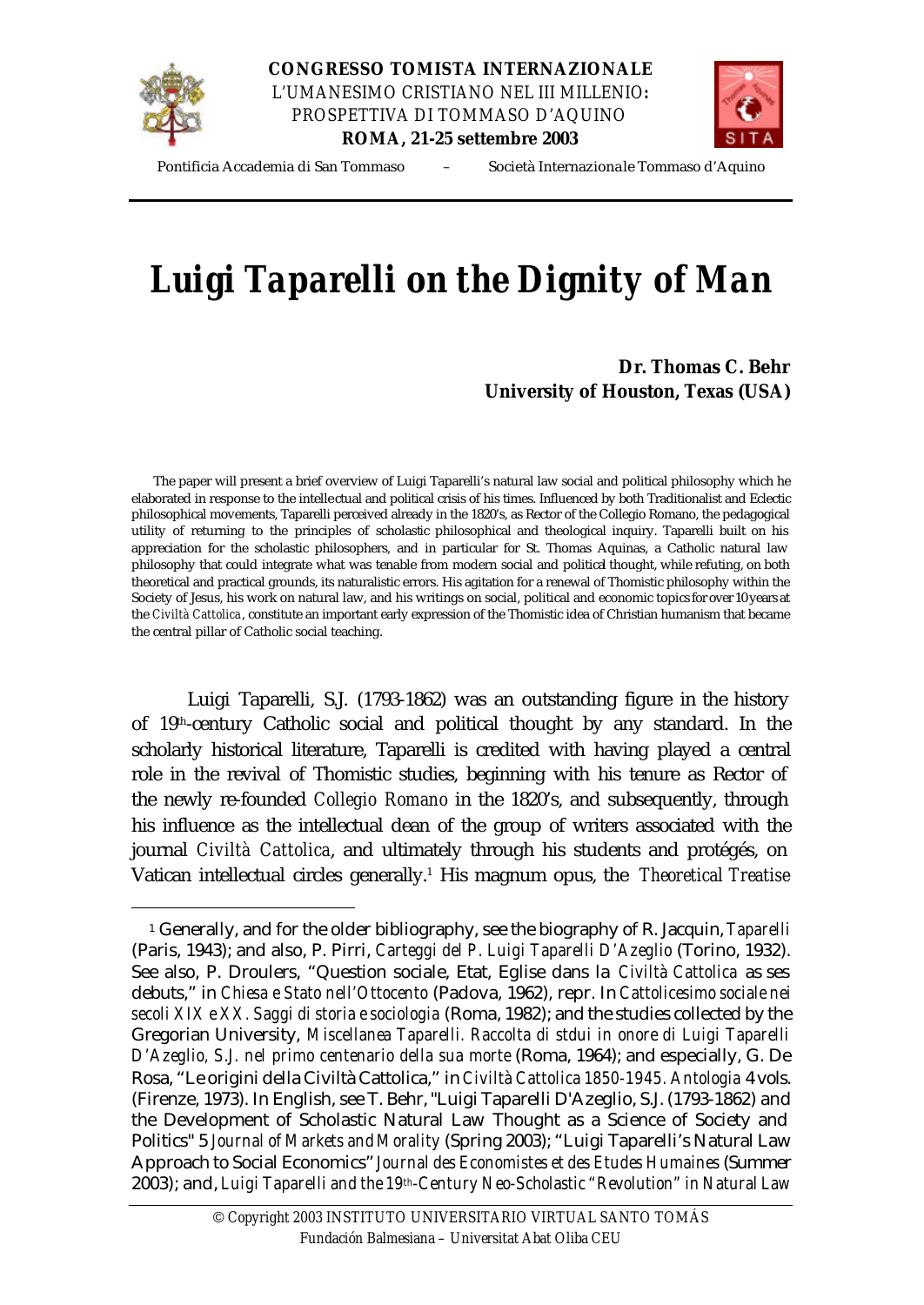*on Natural Law Based on Fact*, 1840-43, has been kept nearly perpetually in print in Italian, was immediately translated into German, and later into French.<sup>2</sup> An abridged version for schools also came out in several editions and was translated into French and Spanish. In this major work he sought to harmonize Aristotelico-Thomistic natural law philosophy with what he considered valuable from Enlightenment political theory to provide a coherent theoretical and practical method for analyzing and addressing the developing social, economic, moral-cultural and political questions of his day. Taparelli's turn to Aristotle and the Scholastics allowed him to transcend traditionalist and romantic-conservative reaction, and gave him the conceptual apparatus to explode the fallacies of Cartesian rationalism and its intellectual heirs in the liberal and socialist movements of his day. He argued that the intellectual foundation of liberalism as it stood in the wake of the French Revolution was fatally flawed; but that a *renewed* liberalism, founded on a holistic understanding of human nature and of society, was the best hope for avoiding the descent into moral anarchy and political totalitarianism which he diagnosed as the chief menaces confronting modernity.

In the pursuit of his goal, Taparelli formulated a natural law approach to the science of society, politics and economics that led to some very important concepts that have continued to exercise influence over Catholic social teaching. His formulation of the concept of "social justice" in particular has become a pillar of Catholic doctrine, and yet I think it is fair to say that Taparelli's approach to the principle has not received sufficient attention. For Taparelli, social justice is not a metaphor, nor the extension of virtue language to anthropomorphized collectives. Social justice is distinct from both commutative and distributive justice, and can be stated succinctly thus: a legal order and normative ideal within a society by which individuals and their various associations are given the maximum range of liberty in pursuit of their proper ends, with a minimum of interference from superior authorities, i.e., only to the extent necessary to orient general activity towards the common good, and governed by the principles of conflicting rights, prudence, and, ultimately, of charity. This is not the only way that Taparelli uses the term, but it is arguably the most important of his uses. Moreover, to express this aspect of the principle of social justice Taparelli further developed the concepts of "hypotactical right," (i.e. rights related to individuals and to the various levels of associations "arranged below") which has come to be described in Catholic social doctrine,

l

*and Catholic Social Sciences*, Dissertation submitted for the Ph.D., SUNY Buffalo, 2000, currently being considered for publication as *Culture and Liberty: Catholic Liberalism and Natural Law in Luigi Taparelli*. For Taparelli's influence in the development of neoscholastic theology see, G. McCool, *Nineteenth-Century Scholasticism* (New York, 1989).

<sup>2</sup> *Saggio Teoretico di Dritto Naturale Appoggiato sul Fatto* (orig. Palermo, 1840-43; repr. Roma, 1949, based on the definitive 1855 edition.)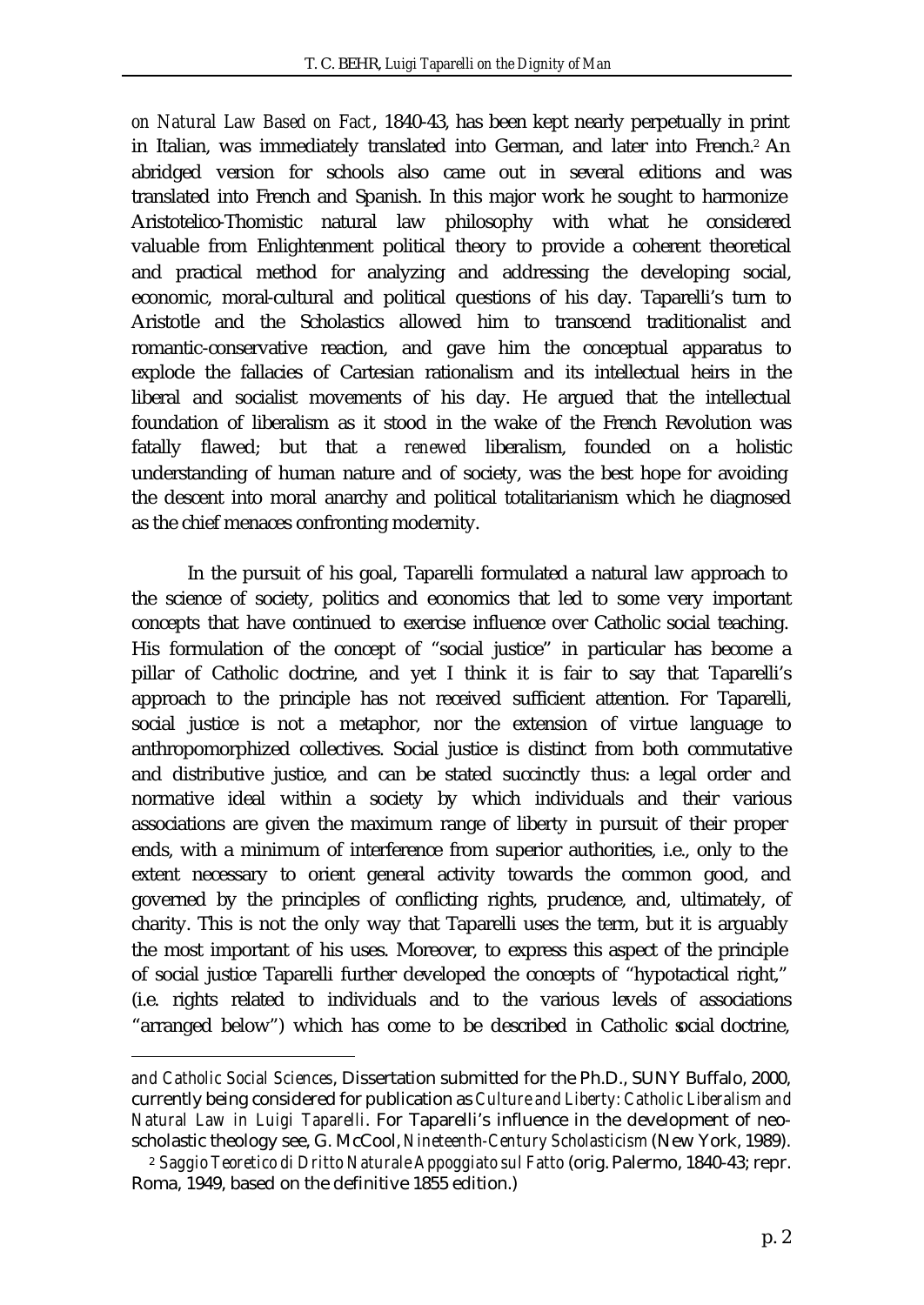and beyond, in its Latinized form, as the principle of subsidiarity. *Social justice, subsidiarity and solidarity* ("sociality" in Taparelli's lexicon, an anthropologically corrected borrowing from Pufendorf), combine in a coherent theory of social, material and moral progress culminating, he argued, in a global brotherhood of equal nations (in contradistinction to Kant's universal government). And these concepts were formulated in the early 1840s, expanded and applied through the 1850s.

In the twelve years of articles appearing in the *Civiltà Cattolica*, from 1850-1862, Taparelli built on his neo-scholastic natural law foundation a serious critique of both the theory and practical implications of radical liberalism and of socialism. And although his work as a publicist for the Papal cause gives, at times, an overly polemical and contingent stamp to his work, it is also true that he was a pioneer and an insightful theoretician of the natural law as the Church struggled to come to grips with the various faces and crises of modernization. Though in his day, Taparelli's name was hardly associated in the public mind with the cause of liberty and human progress, his critique of the overly abstract principles underlying the claims of secular modernity, has contributed, at least indirectly, to the development of the social doctrine and of a truly Catholic conception of democratic liberalism.<sup>3</sup>

In the remaining space of this paper, I would like to elaborate some of the issues that Taparelli raised, coming from the perspective of St. Thomas and the Scholastics, with regard to an authentic conception of human liberty, the true source of human dignity. Such issues were at the core of his project to redress the distortions surrounding post-Cartesian philosophy and modern liberal political theory.

Indeed, for Taparelli, one of the starting points of misguided modern thinking about man, nature, and society begins with Descartes' radical separation of mind from body, reducing the body to dead matter, moved around by a totally extrinsic principle of soul *"rinchiusa nella glandola pineale*." (ST, Note LVIII) The consequence of this abstraction, having followed Plato in defining man "tutto quanto nell'animo," (ST, 143-144) in Taparelli's opinion, was a catastrophe for reasoning about human fulfillment and man's place in society. From autonomy of mind to the social contract of self-legislating individuals is a short step. (ST, Note LIV, 2)

l

<sup>3</sup> Cf., E. Fortin, "From 'Rerum Novarum' to 'Centesimus Annus': Continuity of Discontinuity?" in 17 *Faith and Reason* (1991), p. 412ff.; and R. Hittinger, "The Problem of the State in 'Centesimus Annus,'" in 15 *Fordham International Law Journal* (1991-92), p. 952ff.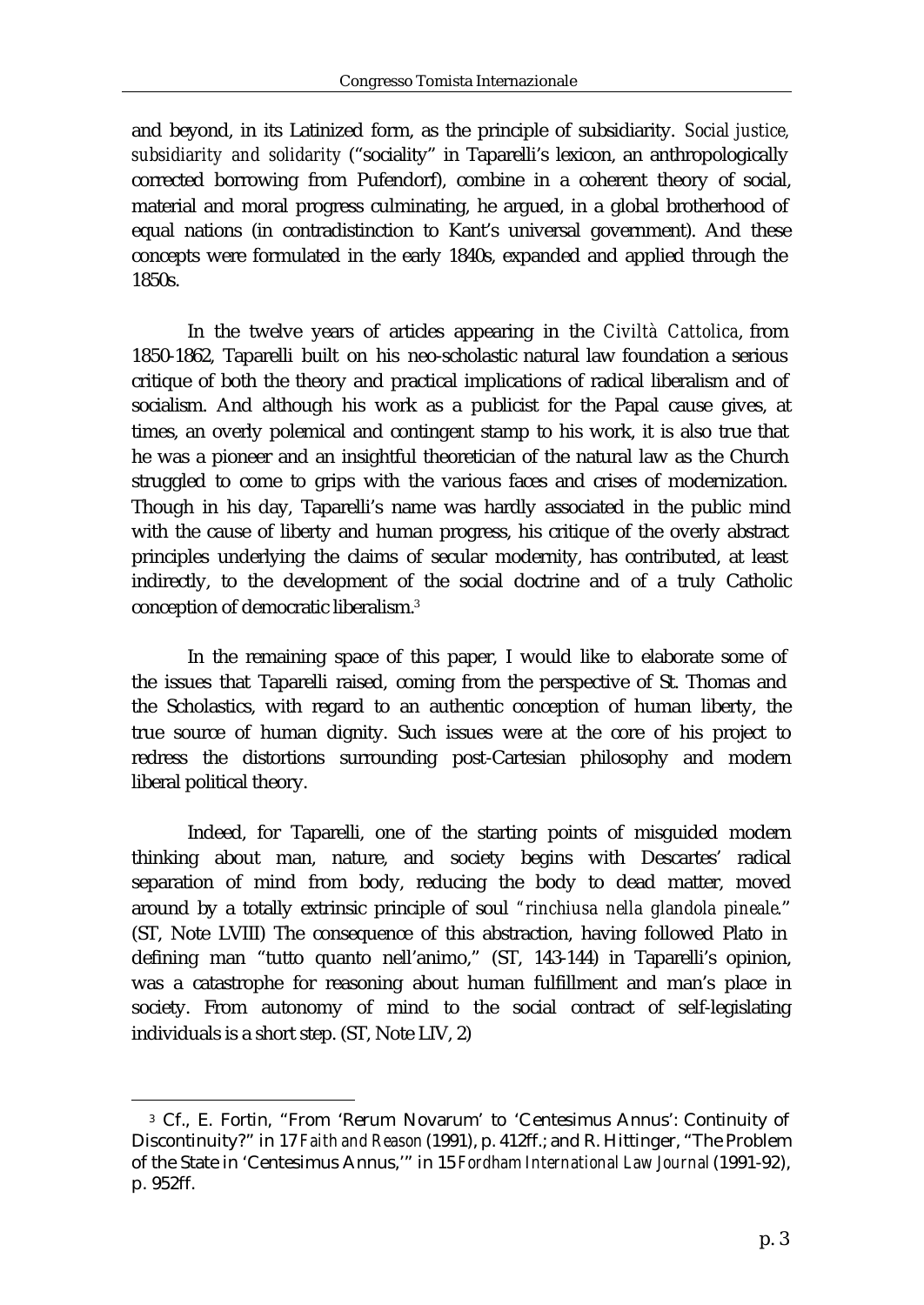The dignity of man in the conception of the social contract theorists would seem to reside in the alienation of ones proper liberty in submission to an (illusorily) higher authority, but nonetheless an authority of human invention. An altogether different conception of human dignity derives from a recognition that our social dependence is not a weakness to overcome, but rather part of the design of nature. Human dignity and the liberty proper to man from this perspective are perfected, not in appeal to human abstractions, but in obedience to nature and to its Author. Such an understanding transforms the question of social submission into a "conversation with the Almighty (l'Altissimo)," and places social order, but also human liberty, on the solid foundation "dell'eterna sapienza e dell'Essere necessario." (ST, Note LIV, 3)

Freedom of will is not itself a difficult philosophical issue in Taparelli's view. Once intellect arrives at the idea of infinite good, no limited good can ever exercise itself on the will in a necessary way. (ST, 50) But freedom of will is not the sole condition of the dignity of rational human beings: *ordered* liberty is the source and perfection of human dignity. Ordered, or *just*, liberty can be defined otherwise as the free exercise of the will informed by the intellect, which together constitute the essence of morality, the tendency to the ultimate good and the perfection of man. (ST, 41-46) Confusions over the nature of liberty have arisen largely because of the failure of the modern theorists to recognize that man is social by nature, (ST, 326) and that the "mathematical" necessity (ST, 327) of social existence carries with it moral dimensions for persons.

Proceeding from the first universal principle of morality for persons to "do good" (ST, 314; cf. Aquinas, *Summa Theologica*, I-II, Q.94), and from the recognition of the inherent equality of all human beings deriving from our Creator, it is clear that the social dimension of moral perfection coincides with willing others to be able to do good and willing them good—which is tantamount to the same thing. In other words, the social dimension of natural morality is thus "amare altrui come sè stesso." (ST, 314; cf. Note XL) even if the *intensity* of the will towards ones own good, known more directly and clearly, is naturally superior to willing the good of our equals. (ST, 315-316) Confusion over this first moral principle of society arises from materialist anthropologies which equate the good with the pleasurable or the useful. The combined effect of flawed materialist conceptions of human nature and the good, and the modern abstract conceptions of society, considering it as a necessary evil, are the sources of all the modern fallacies in economics and politics on the liberty and dignity of man. Taparelli underlines these distinctions and their consequences at every occasion:

<sup>&</sup>quot;E questa società, come voi ben vedete, è società necessaria, nata dai principii essenziali della umana natura che sono intelletto tendente ad un Vero unico e volontà tendente ad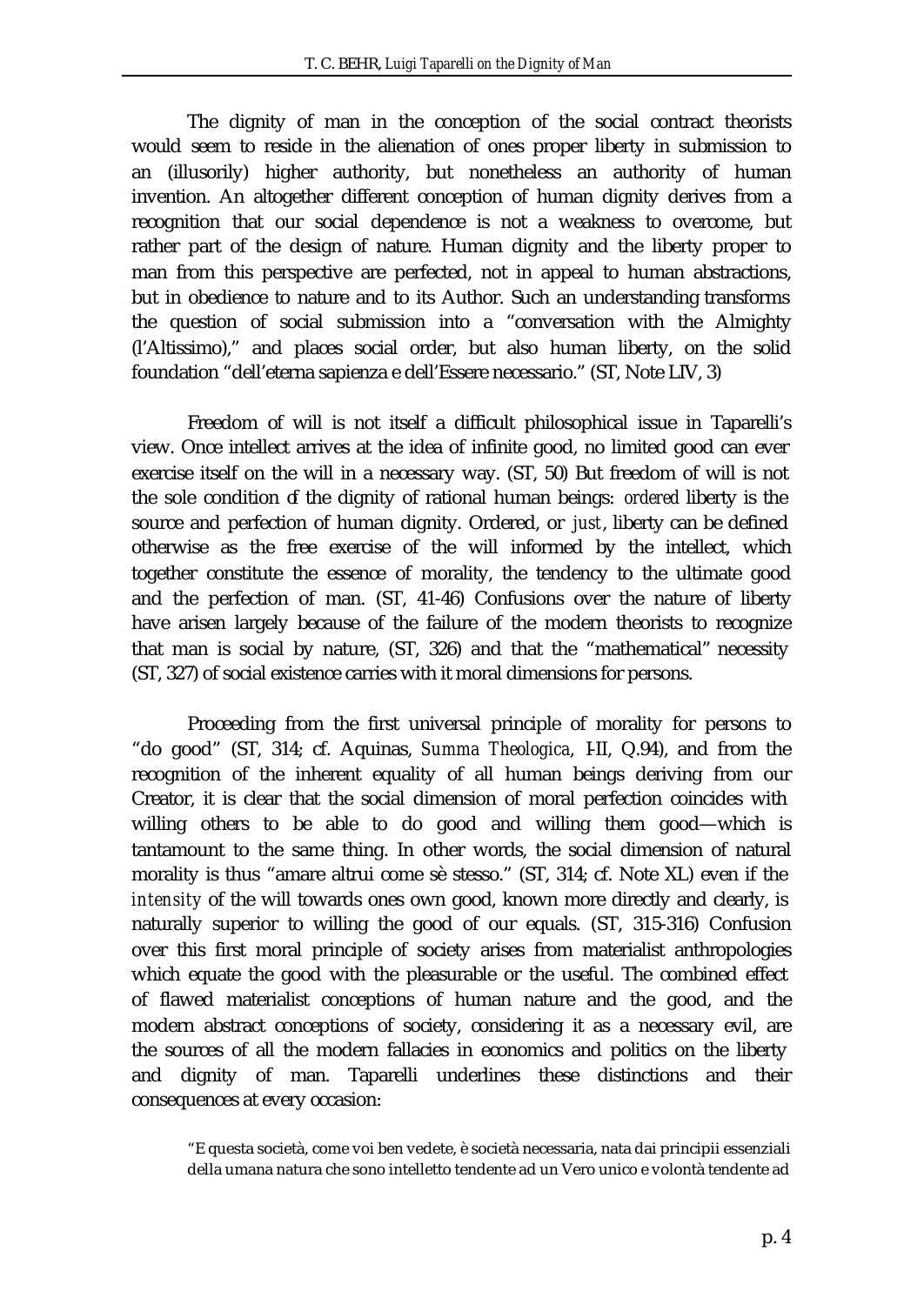un unico Bene. Dal che comprenderete quanto vadano errati quegli utilitarii che la socialità considerano come un mercato di servigi scambievoli… ovvero come una specie di transazione con cui si sacrifica il *minimo* per avere degli altri sussidii coll'intento sempre di far prevalere il proprio interesse." (ST, 319)

Misconceiving both the rational nature of man and the natural order pertaining to society cannot avoid leading rationalistic theorists, such as Hobbes, to nefarious political conclusions. (ST, Note XLII) While Taparelli was quick to admit that the worst implications of rationalistic theorizing were often averted in practice, for the coherent utilitarian, persons end up being regarded as objects and commodities like any other. It would be a rather fragile social and political theory that relied on a safety-valve of persistent incoherence. The internal logic and natural tendency of a society governed from the assumption of radical individual autonomy is an ever greater alienation and degradation of human dignity, culminating, Taparelli foresaw, in totalitarian communism.<sup>4</sup> And woe to the person whose utility has been exhausted or disregarded! Taparelli foresaw that their very right to life would cease.<sup>5</sup>

The essential dignity of man, from Taparelli's perspective, resides not merely in the satisfaction of animal needs and spontaneous "free" acts of will, but rather first and foremost in the pursuit of justice, the free intellectual apprehension and pursuit of order in truth. And among these first truths is the command of reason to love one another. This is the reason why a human person ought never be regarded as an object or as an instrument for furthering someone else's self-interest: not because they are an end in themselves, but because we all have ends beyond our selves.

To take one prime example to demonstrate the application of Taparelli's approach, there is the very obvious case of slavery. Taparelli's adamant condemnation of slavery, as it was still practiced in some countries, even those calling themselves Christian—like the U.S.—has been misread by some commentators, so it is even a good case to look at as an example of his method and the resulting difficulties in reading him.<sup>6</sup>

Those commentators who suggest that Taparelli supported the idea of slavery as a moral possibility "in the abstract" simply have not read the *Saggio*, or they would know that for Taparelli "the abstract" is only a fraction of the inquiry in every question of morality. As a practical philosophy, moral analysis

l

<sup>4</sup> "Le due economie," translated as "Les deux economies," in R. Jacquin, *Essai sur les principes d'économie politique* (Paris, 1943), p. 33.

<sup>5</sup> Ibid., p. 31.

<sup>6</sup> For this reason of methodology, Taparelli's views on authority, liberalism, constitutionalism, representative government, freedom of conscience, Italian unification, etc., all are subject to selective misreading.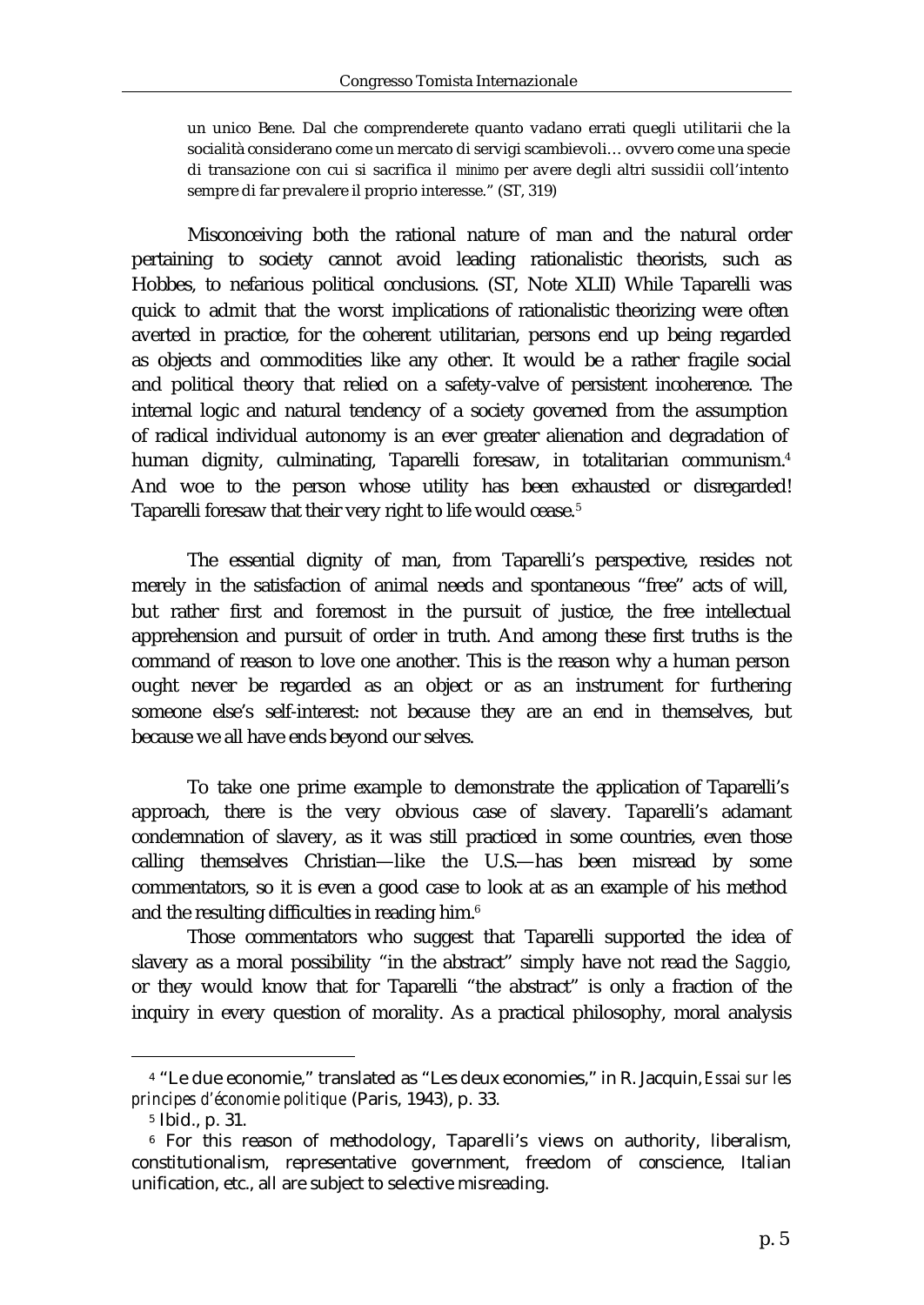requires constant reference to actual experience and historical facts, which not only form the basis for the ascertainment of abstract principles but also establish the actual concrete conditions of their articulation and the establishment of right and wrong. And when it is a matter of the rights that are produced by the natural law of society in combination with the particular facts of this or that association, there is one simple law: "l'intento particolare dell'associazione mai non deve distruggere l'intento sociale naturale." (ST, 655) Whatever cause had arisen that led to the forced subjugation of persons, for reason of security or compensation for crimes for instance, such intent could never be allowed to end with those persons having lost their just liberty and dignity to which they are called as human beings. Taparelli goes right to the heart of how the natural law approach to the question of slavery has historically arrived at two different understandings of its moral legitimacy, depending on how one has defined the issue: either as the unlimited right to use a person for ones own self-interest, which is an abomination, or as the right in perpetuity to the labors of a person all the while respecting all of that is due to the that person's humanity. He suggests that situations of the latter sort may have been the case among the Germans, the early Romans, and the first Christians. (ST, 656) But, and this is the important point from a concrete historical and developmental perspective which one might overlook: the natural law prohibits absolutely the total subjugation of one person to another, "niun uomo può essere VERAMENTE e TOTALMENTE padrone di un suo simile." (ST, 1511, capitals in original).

"Perocchè esser padrone significa *ordinare al proprio bene*: or l'uomo è *per essenza* ordinato al Bene infinito, nel cui possesso *dee cercare il bene suo proprio*: dunque non può esser ordinato *nell'esser suo* al bene di verun padrone terreno." (ST, 1511, italics in original)

Confusion arises from failing to distinguish the labor of an individual from the laboring person, and slavery built on such an identification is nothing less than a crime against nature:

"Dal che nacquero quelle *brutalità* che formano il vitupero del Paganesimo, imitate pur troppo, fino alla recente abolizione della schiavitù, da molti che ebbero nome ma non sensi di Cristiano. E Dio sa se non continua tuttora presso certi *inumani* in quei paesi over ancor non si dismette la schiavitù legale." (ST, 1511, italics added to highlight)

It is indeed unfortunate that Taparelli's concern for sustaining important distinctions of principle sometimes leaves him creating confusion over the concrete conclusions that he has set out to prove. Taparelli's identification of the degrees of "honor" in labor, service to another ("servitù"), and the definition of slavery ("schiavitù") as being bound "per tutta la vita e in tutte le opere" as part of his schema of the various kinds of "domestic societies" formed around